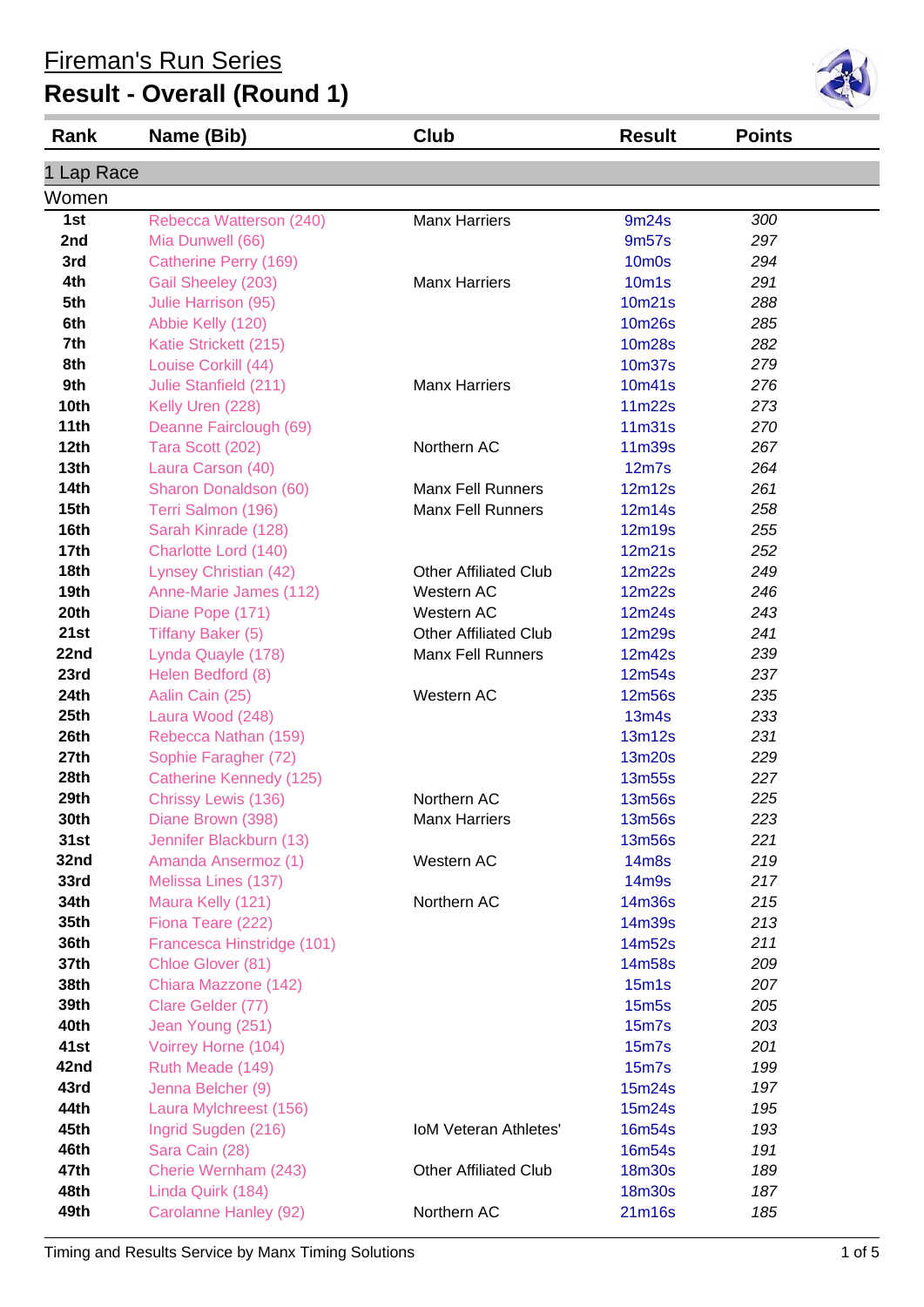

| Rank             | Name (Bib)              | Club                         | <b>Result</b>     | <b>Points</b> |  |
|------------------|-------------------------|------------------------------|-------------------|---------------|--|
| Men              |                         |                              |                   |               |  |
| 1st              | Ryan Fairclough (70)    |                              | <b>7m57s</b>      | 300           |  |
| 2nd              | Charlie Swales (218)    | Northern AC                  | 8m21s             | 297           |  |
| 3rd              | Steven Quayle (179)     | Western AC                   | <b>8m27s</b>      | 294           |  |
| 4th              | Ayrton Withington (247) |                              | <b>8m43s</b>      | 291           |  |
| 5th              | Conan Dykes (258)       |                              | <b>9m18s</b>      | 288           |  |
| 6th              | Ryan Watterson (241)    |                              | 9m21s             | 285           |  |
| 7th              | Nick Ardern (3)         |                              | <b>9m39s</b>      | 282           |  |
| 8th              | Neil Vondy (230)        | Northern AC                  | 9m <sub>53s</sub> | 279           |  |
| 9th              | Shaun Callow (37)       |                              | <b>10m0s</b>      | 276           |  |
| 10th             | Jake Richmond (188)     |                              | <b>10m7s</b>      | 273           |  |
| 11th             | Sam Moran (152)         |                              | 10m11s            | 270           |  |
| 12th             | Steve Oates (163)       | Northern AC                  | 10m17s            | 267           |  |
| 13 <sub>th</sub> | Adrian Skinner (208)    |                              | 10m19s            | 264           |  |
| 14th             | Geoff Quayle (176)      | <b>Manx Fell Runners</b>     | 10m23s            | 261           |  |
| 15 <sub>th</sub> | Eddie Caley (32)        |                              | 10m29s            | 258           |  |
| 16th             | Archie Caley (31)       |                              | <b>10m39s</b>     | 255           |  |
| 17th             | Caleb Schade (199)      |                              | 10m44s            | 252           |  |
| <b>18th</b>      | Ethan Quirk (183)       |                              | 10m45s            | 249           |  |
| 19th             | Luke Ward (235)         |                              | 10m57s            | 246           |  |
| 20th             | John Robertson (189)    |                              | 10m59s            | 243           |  |
| 21st             | David Heath (98)        |                              | <b>11m5s</b>      | 241           |  |
| 22nd             | Gareth Hinge (100)      | Northern AC                  | 11m10s            | 239           |  |
| 23rd             | Robbie Lambie (131)     | Western AC                   | 11m30s            | 237           |  |
| 24th             | Steve Kelly (123)       | Northern AC                  | 11m42s            | 235           |  |
| 25th             | Simon Holtham (103)     |                              | 11m54s            | 233           |  |
| 26th             | Ian Callister (35)      | <b>Manx Harriers</b>         | 12m5s             | 231           |  |
| 27th             | Simon Quirk (185)       |                              | 12m48s            | 229           |  |
| 28th             | Les Brown (257)         | <b>Manx Harriers</b>         | 12m52s            | 227           |  |
| 29th             | Dave Corrin (49)        | <b>IoM Veteran Athletes'</b> | 12m54s            | 225           |  |
| 30th             | Conor Cummins (259)     |                              | <b>13m5s</b>      | 223           |  |
| 31st             | Phill Swales (219)      | Northern AC                  | <b>13m38s</b>     | 221           |  |
| 32nd             | Colin Crooks (256)      |                              | 14m1s             | 219           |  |
| 33rd             | Alan Pilling (170)      | <b>IoM Veteran Athletes'</b> | 14m42s            | 217           |  |
| 34th             | Micky Grose (89)        |                              | 14m52s            | 215           |  |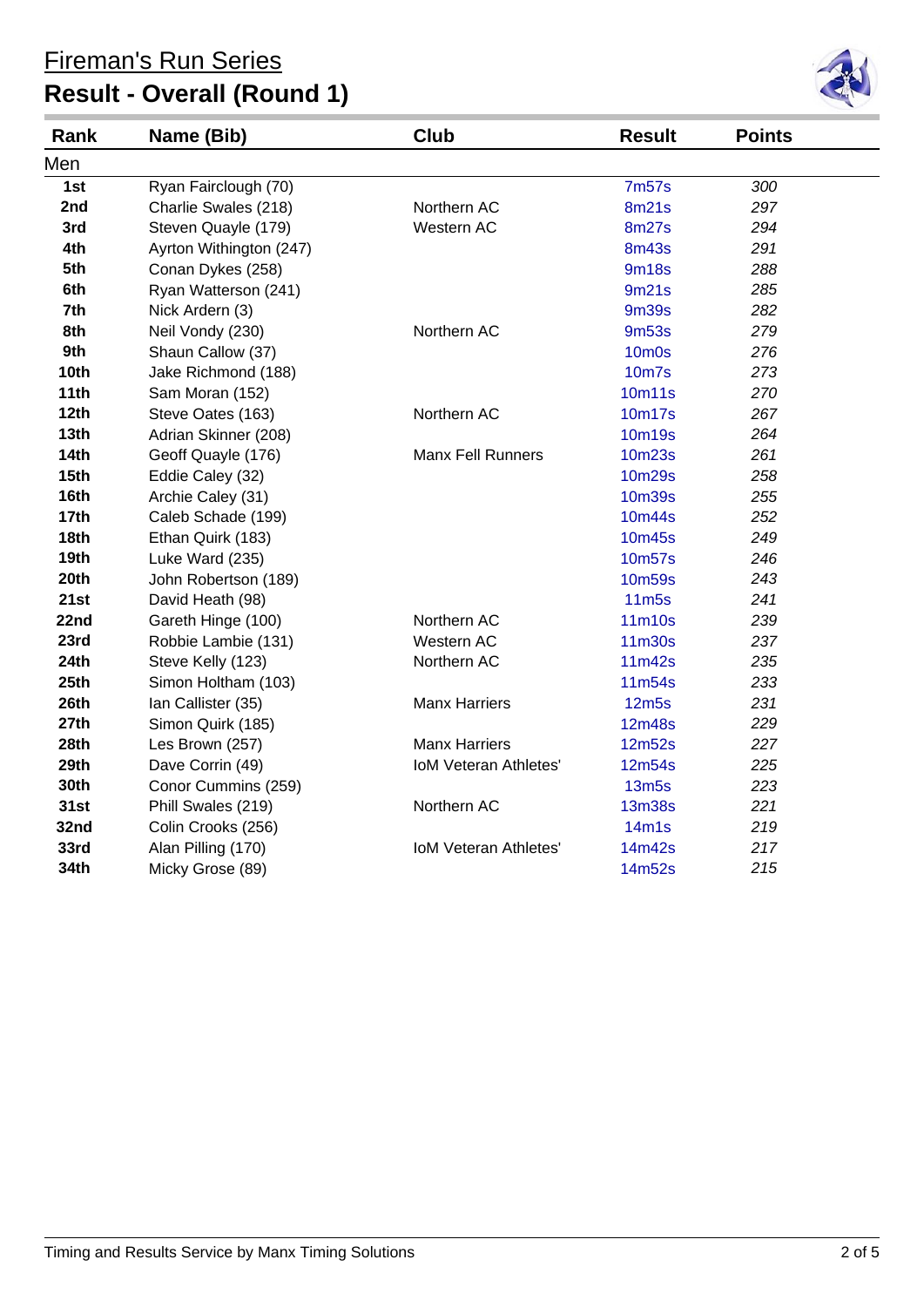| <b>Rank</b>      | Name (Bib)                    | Club                         | <b>Result</b>     | <b>Points</b> |
|------------------|-------------------------------|------------------------------|-------------------|---------------|
| 3 Lap Race       |                               |                              |                   |               |
| Women            |                               |                              |                   |               |
| 1st              | Rebekah Pate (168)            |                              | <b>29m0s</b>      | 300           |
| 2nd              | Nikki Boyde (17)              | Northern AC                  | 31m10s            | 297           |
| 3rd              | Dawn Yates (250)              | <b>IoM Veteran Athletes'</b> | 32m9s             | 294           |
| 4th              | Bernie Johnson (113)          | <b>Other Affiliated Club</b> | 32m30s            | 291           |
| 5th              | Rosy Craine (51)              | <b>Manx Fell Runners</b>     | 32m53s            | 288           |
| 6th              | Carrie Wernham (242)          |                              | 33m9s             | 285           |
| 7th              | Kathy Lane (132)              | <b>IoM Veteran Athletes'</b> | 33m15s            | 282           |
| 8th              | Sally Walker (233)            |                              | 33m34s            | 279           |
| 9th              | Jessica Cain (27)             |                              | 34m10s            | 276           |
| 10th             | Samantha Bowden (14)          |                              | 34m10s            | 273           |
| 11th             | Berti Cain (26)               | Western AC                   | 34m14s            | 270           |
| 12th             | Hannah Moore (150)            |                              | 34m47s            | 267           |
| 13 <sub>th</sub> | Niamh Goddard (82)            | Northern AC                  | 35m13s            | 264           |
| 13 <sub>th</sub> | Caroline Moran (151)          |                              | 35m13s            | 264           |
| 15th             | Kerry Jones (115)             |                              | 35m20s            | 258           |
| 16th             | Helen Simpson (207)           | <b>IoM Veteran Athletes'</b> | 35m34s            | 255           |
| 17 <sub>th</sub> | Sarah Corkill (45)            | <b>Other Affiliated Club</b> | 35m37s            | 252           |
| 18th             | Vicki Rawlinson (186)         | Northern AC                  | 35m39s            | 249           |
| 19th             | Ally Stennett (213)           | Northern AC                  | 36m1s             | 246           |
| 20th             | Voirrey Cashin (41)           | Northern AC                  | 36m10s            | 243           |
| 21st             | Rachel Beattie (7)            |                              | 36m11s            | 241           |
| 22nd             | Sarah Kelly (122)             |                              | 36m20s            | 239           |
| 23rd             | Amy Lace (130)                | Western AC                   | 37m2s             | 237           |
| 24th             | Sam Curphey (56)              |                              | 38m10s            | 235           |
| 25th             | Angie Robinson (190)          | <b>Manx Harriers</b>         | 38m11s            | 233           |
| 26th             | Sarah Coz Corkill (46)        | <b>Other Affiliated Club</b> | 38m21s            | 231           |
| 27th             | Emma Gelling (78)             |                              | 38m31s            | 229           |
| 28th             | Hollie Devlin (59)            |                              | 38m49s            | 227           |
| 29th             | Steph Burton (24)             |                              | 39m18s            | 225           |
| 30th             | Stephanie Woods (249)         |                              | 39m51s            | 223           |
| 31st             | Michelle Turner (399)         | Northern AC                  | 40m23s            | 221           |
| 32nd             | Marie Jackson (110)           | <b>Manx Harriers</b>         | 40m29s            | 219           |
| 33rd             | Sharon Cain (29)              | <b>Manx Harriers</b>         | 40m30s            | 217           |
| 34th             | Danielle Cummins (54)         |                              | 40m45s            | 215           |
| 35th             | Miranda Brennan (260)         |                              | 41 <sub>m5s</sub> | 213           |
| 36th             | Paula Garland (75)            |                              | 41m33s            | 211           |
| 37th             | Helen Kee (119)               |                              | 41m36s            | 209           |
| 38th             | Shazza-Marie Stevenson (214)  |                              | 41m47s            | 207           |
| 39th             | Helen Thommeny (224)          |                              | 41m53s            | 205           |
| 40th             | Lucy Kinrade (127)            |                              | 41m54s            | 203           |
| 41st             | Rebecca Greatbatch (87)       | <b>Manx Fell Runners</b>     | 43m4s             | 201           |
| 42nd             | Rebecca Louise Stafford (209) |                              | 43m6s             | 199           |
| 43rd             | Jamie Humphreys (106)         | <b>Other Affiliated Club</b> | 43m37s            | 197           |
| 44th             | Michelle Sherry (205)         | Northern AC                  | 43m43s            | 195           |
| 45th             | Aleksandra Rogalewska (194)   | IoM Veteran Athletes'        | 44m5s             | 193           |
| 46th             | Madeleine Sayle (197)         |                              | 45m9s             | 191           |
| 47th             | Janelle Quayle (177)          | Northern AC                  | 45m18s            | 189           |
| 48th             | Katie McAleer (143)           | Western AC                   | 45m21s            | 187           |
| 49th             | Eva Boyd (16)                 |                              | 45m39s            | 185           |

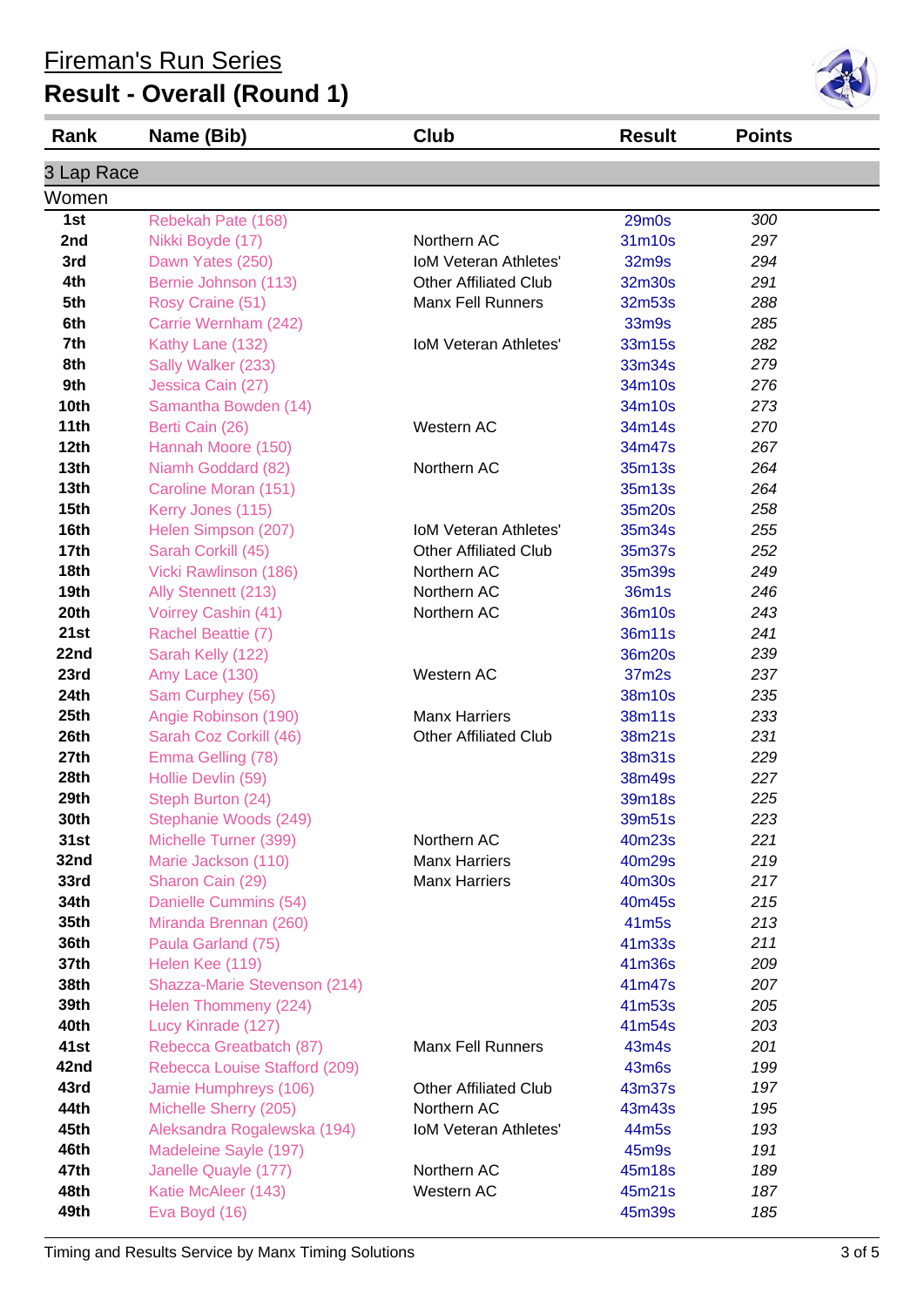# **Result - Overall (Round 1)**



| Rank             | Name (Bib)                              | Club                         | <b>Result</b>    | <b>Points</b> |  |
|------------------|-----------------------------------------|------------------------------|------------------|---------------|--|
| 50th             | Laura Bryan (22)                        |                              | 46m10s           | 183           |  |
| <b>51st</b>      | Lauren Kinnin (126)                     | Northern AC                  | 46m42s           | 132           |  |
| 52nd             | Natalie Wiseman (246)                   |                              | 47m4s            | 131           |  |
| 53rd             | Denise Bridson (18)                     | Northern AC                  | 47m24s           | 130           |  |
| Men              |                                         |                              |                  |               |  |
| 1st              | Sam Jones (116)                         | <b>Manx Fell Runners</b>     | 25m27s           | 300           |  |
| 2nd              | David Bignell (10)                      | Western AC                   | 25m52s           | 297           |  |
| 3rd              | Ryan Corrin (50)                        |                              | 25m55s           | 294           |  |
| 4th              | Michael Garrett (76)                    | <b>IoM Veteran Athletes'</b> | 25m55s           | 291           |  |
| 5th              | Matt Callister (36)                     | <b>Manx Fell Runners</b>     | 26m18s           | 288           |  |
| 6th              | Ste Downward (63)                       | <b>Manx Fell Runners</b>     | 26m56s           | 285           |  |
| 7th              | Samuel Cannell (39)                     |                              | 27m41s           | 282           |  |
| 8th              | Philip Ellis (68)                       |                              | 27m54s           | 279           |  |
| 9th              | Zac Walker (234)                        |                              | $28m$ 0s         | 276           |  |
| 10 <sub>th</sub> | Michael Haslett (306)                   | <b>Manx Harriers</b>         | 28m13s           | 273           |  |
| 11th             | Stephen Corlett (48)                    |                              | 28m25s           | 270           |  |
| 12 <sub>th</sub> | Peter Callin (34)                       | Western AC                   | 28m25s           | 267           |  |
| 13 <sub>th</sub> | Andrew Roche (191)                      |                              | <b>28m38s</b>    | 264           |  |
| 14th             | Richard Curphey (55)                    |                              | 28m44s           | 261           |  |
| 15 <sub>th</sub> | Andrew Falconer (71)                    | <b>Manx Harriers</b>         | 28m46s           | 258           |  |
| 16th             | Tim Quayle (180)                        |                              | 29m38s           | 255           |  |
| 17 <sub>th</sub> | Adam Dooley (61)                        |                              | 29m40s           | 252           |  |
| 18th             | Neil Crowe (52)                         |                              | 29m44s           | 249           |  |
| 19 <sub>th</sub> | Philip Littlejohns (400)                | <b>Manx Fell Runners</b>     | 29m55s           | 246           |  |
| 20th             | Al Graham (86)                          |                              | 30m2s            | 243           |  |
| 21st             | Rory Dearden (58)                       |                              | 30m4s            | 241           |  |
| 22nd<br>23rd     | Shaun Nesbitt (160)                     |                              | 30m47s           | 239           |  |
| 24th             | Mark Harvey (96)                        | Northern AC                  | 30m50s<br>30m58s | 237           |  |
| 25th             | Ali Stennett (212)<br>Ryan Hampson (91) |                              | 31m17s           | 235<br>233    |  |
| 26th             | Tim Knott (129)                         | <b>Manx Fell Runners</b>     | 31m20s           | 231           |  |
| 27th             | Tufty Nash (158)                        |                              | 31m22s           | 229           |  |
| 28th             | Andy McKnight (146)                     |                              | 31m42s           | 227           |  |
| 29th             | Paraic O Dowd (162)                     |                              | 31m57s           | 225           |  |
| 30th             | Jock Waddington (231)                   | <b>Manx Fell Runners</b>     | 32m15s           | 223           |  |
| 31st             | Damian Owen (166)                       |                              | 32m17s           | 221           |  |
| 32nd             | Matthew Gold (84)                       |                              | 32m29s           | 219           |  |
| 33rd             | Mark Corkish (47)                       |                              | 32m34s           | 217           |  |
| 34th             | Jamie Pope (172)                        | Western AC                   | 32m56s           | 215           |  |
| 35th             | Will Ward (236)                         |                              | 33m0s            | 213           |  |
| 36th             | Paul Jackson (111)                      | <b>Manx Fell Runners</b>     | 33m13s           | 211           |  |
| 37th             | Rob Temple (223)                        | <b>Manx Fell Runners</b>     | 33m29s           | 209           |  |
| 38th             | David Godwin (83)                       | Western AC                   | 33m39s           | 207           |  |
| 39th             | Gary Sherry (204)                       | Northern AC                  | 33m44s           | 205           |  |
| 40th             | Chris Blackburn (11)                    |                              | 34m4s            | 203           |  |
| 41st             | Leigh Kennaugh (124)                    | <b>Other Affiliated Club</b> | 34m18s           | 201           |  |
| 42nd             | Matthew Mylchreest (157)                |                              | 34m28s           | 199           |  |
| 43rd             | David McCallum (144)                    |                              | 34m31s           | 197           |  |
| 44th             | Stephen Schuster (201)                  |                              | 34m37s           | 195           |  |
| 45th             | Connor Watson (237)                     |                              | 34m54s           | 193           |  |
| 46th             | Mario Ricciardi (187)                   | <b>Manx Harriers</b>         | 35m11s           | 191           |  |
| 47th             | Stephen Brown (20)                      | <b>IoM Veteran Athletes'</b> | 35m30s           | 189           |  |

Timing and Results Service by Manx Timing Solutions 4 of 5